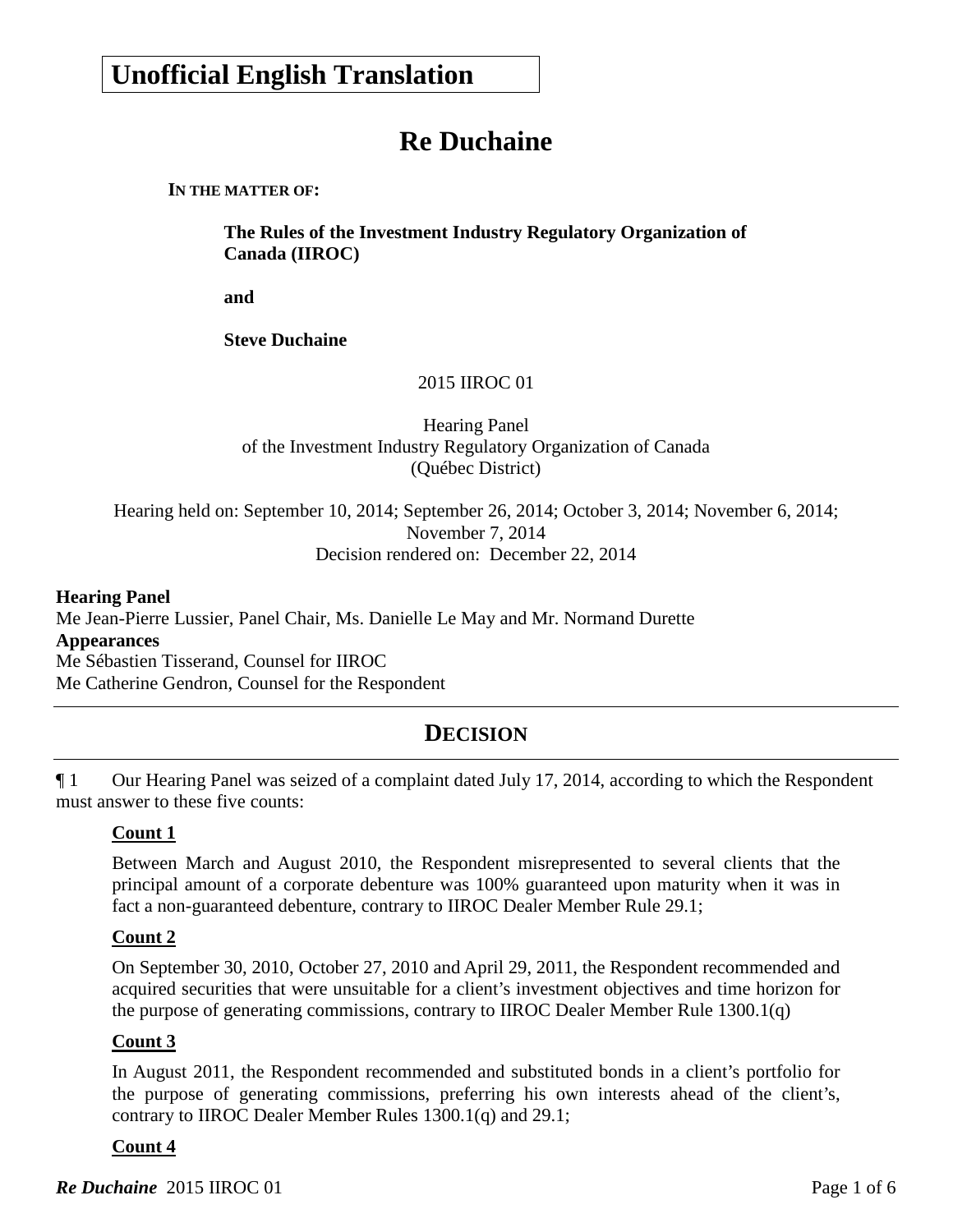In April and August 2010, the Respondent executed transactions on clients' accounts, charging commissions that were not within the bounds of good business practice, contrary to IIROC Dealer Member Rules 1300.1(o) and 29.1;

### **Count 5**

On or around February 23, 2011, the Respondent tried to forge a client's signature to complete a retirement savings plan application form which was missing the signature, contrary to IIROC Dealer Member Rule 29.1.

## **1. BACKGROUND**

¶ 2 On September 10, 2014, the Respondent appeared and entered a guilty plea on counts 1, 2 and 3 above. He pleaded not guilty on counts 4 and 5. On November 6, 2014, the date set for the hearing on the merits of counts 4 and 5, he decided to plead guilty on count 4. Thus, the hearing pertained only to count 5.

## **2. THE EVIDENCE**

¶ 3 Other than a voluminous documentation, the evidence consisted of the testimony of five witnesses: Stéphane Gauthier, investigator at IIROC, SM — referred to as Ms. L in the Notice of Hearing — Respondent's assistant at the material time, SB, manager of the branch where the Respondent worked, MN — referred to as client K in the Notice of Hearing — a client of the Respondent at the time, and the Respondent Steve Duchaine.

¶ 4 Before summarizing the proof by testimony, the Hearing Panel dispensed with proof of the documentary evidence concerning counts 1 and 4, to which Counsel for IIROC referred in order to establish the Respondent's lack of credibility. More particularly, Counsel for IIROC pointed out numerous inconsistencies in the versions given by the Respondent to the IIROC investigator.

¶ 5 Our Hearing Panel shall therefore confine itself to summarizing the testimony of SM, SB, MN and the Respondent with respect to count 5.

¶ 6 *SM* worked at the Québec City branch of Laurentian Bank Securities (LBS) at the material time. She was the assistant for several investment advisors, including the Respondent. Her supervisor was the branch manager SB. She considers that, in the course of her employment, she always maintained good relations with the Respondent.

¶ 7 She tells that in February 2011, Respondent gave her some documents to open an account. She noticed that the client's signature was missing on one of the documents. She informed the Respondent who retorted: [TRANSLATION] "Hang on, I'll fix that for you." Respondent went into his office and returned 30 to 60 seconds later with the document signed. She then spontaneously told him that she could not accept the document. She adds that she knew that the Respondent had signed the document himself, since there was no client in his office.

¶ 8 SM does not remember whether she kept the document in question or returned it to the Respondent. But she asserts that he did not protest at all when she rejected the document.

¶ 9 The next morning, SM outlined the situation to the manager SB, who was away when the incident occurred the day before. When the Respondent arrived at the office, she noticed that the manager called him in right away. When the Respondent emerged from the office, she told him that she did what she felt was her duty. He did not respond.

¶ 10 SM does not remember what happened to the form. She believes that it was destroyed since, she notes, that was the procedure in force at LBS. The form filed in evidence is, she believes, the one that really was signed by the client, but she does not know what happened to the form that she rejected. She asserts that she was standing next to the Respondent when she told him that a signature was missing. And, while she was still standing there, she saw the Respondent enter his office immediately and return a few seconds later with the document signed.

¶ 11 *SB* relates that when SM told him about the incident that occurred the day before, he met with the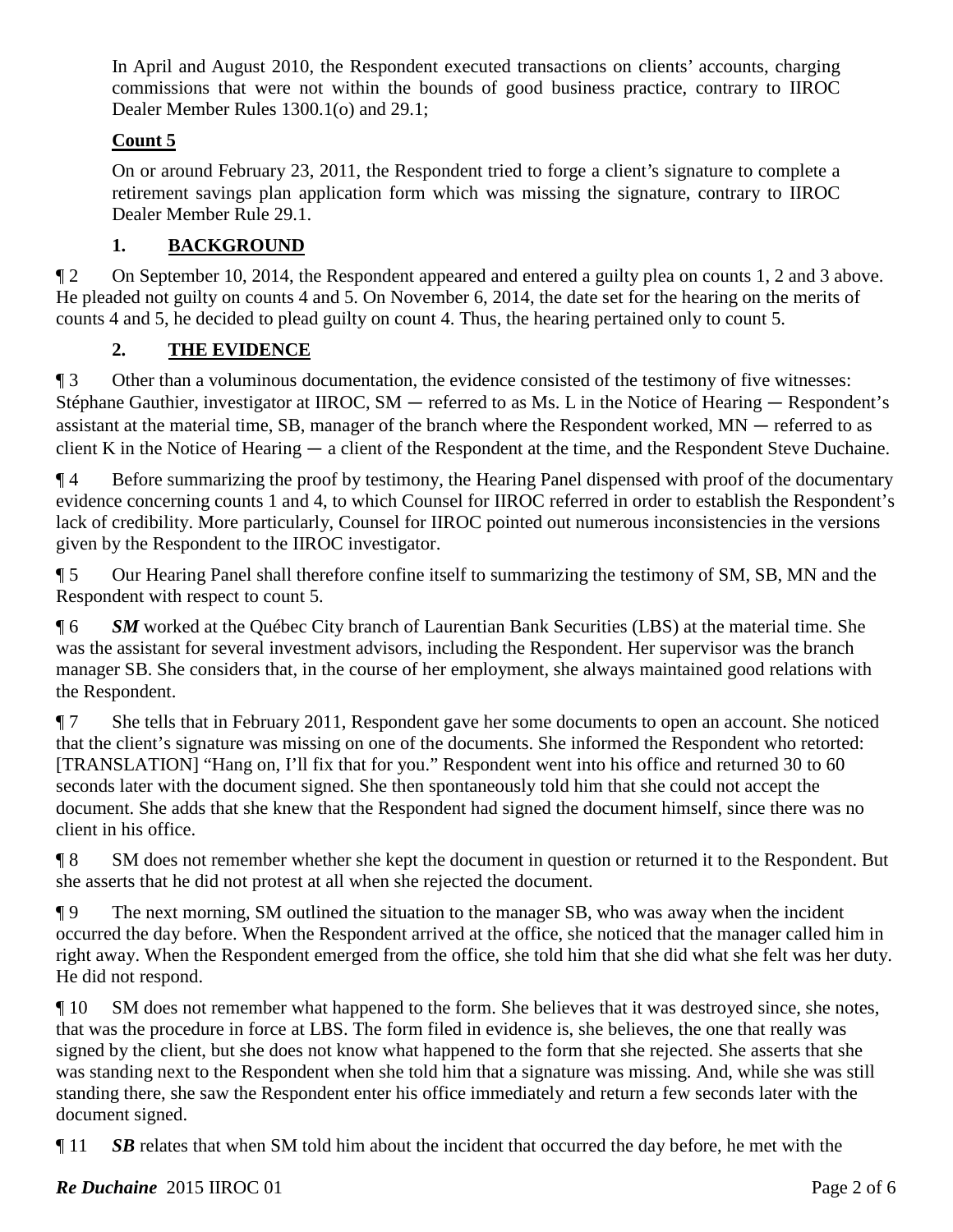Respondent right away. The latter told him that it was the end of the RRSP contribution period and that he should not have done what he did. He promised that he would never do it again, SB adds. After their meeting, SB sent the Respondent the following email at 8:36 a.m. on February 25, 2011.

| [TRANSLATION] |                                   |
|---------------|-----------------------------------|
| "From: $[SB]$ |                                   |
| Sent:         | Friday, February 25, 2011 8:38 AM |
| To:           | Duchaine Steve                    |
| Subject:      | [MN]                              |
| Importance:   | High                              |
| Steve.        |                                   |

Forging a client's signature is a very serious action, regardless of the reason; it is illegal and contrary to the code of ethics. In this case, the RRSP account application form was not signed and you brought it back signed a few minutes later.

Consider this email an official warning not to ever do that again, and to follow our industry's rules and our code of ethics to the letter.

I will not tolerate any further breach of the compliance rules.

 $[S]$ 

*[SB]*

(sic)"

¶ 12 He adds that it was during their February 25 meeting that he asked the Respondent to have his client MN sign. SB adds that the Respondent would challenge him when he felt a criticism was unwarranted. He did not do so on February 25, either directly or by replying to his email.

¶ 13 SB did not report the incident to Compliance because he deemed that the lesson had been learned and that this behaviour would not be repeated. Neither did he ever see the form on which the Respondent had forged the client's signature.

¶ 14 *MN*, the client, remembers little about opening his RRSP account. He does remember, however, that the Respondent phoned him to ask him to come sign a form. At the time, his place of work was approximately 500 m from the Respondent's office. He put on his coat, took the elevator, exited the building, climbed into his car and drove to the Respondent's office. The latter was waiting outside for him and had him sign the form. It was all done, he says, within days of his meeting with the Respondent (stenographer's notes of his testimony, page 59, lines 8 to 19).

¶ 15 *Steve Duchaine* relates that MN came to his office to open an RRSP account. Afterwards, the Respondent recounts that he gave the documents to SM, who pointed out to him that a signature was missing. This was not the first time he had forgotten something of the sort, he says, as he suffers from attention deficit disorder.

¶ 16 When he returned the form to SM, she told him that the client was not the one who signed it. He did not make a big deal about it, says he, because [TRANSLATION] "he didn't want any trouble with her." When he met with SB the next day, he asserts that he never admitted having signed the form in place and lieu of the client. Nevertheless, he did not feel it necessary to reply to his email.

## **3. THE ARGUMENTS**

¶ 17 Counsel for **IIROC** argued at length about the Respondent's complete lack of credibility, considering that he had lied to a number of clients, to the AMF and even to LBS when he received money for transferring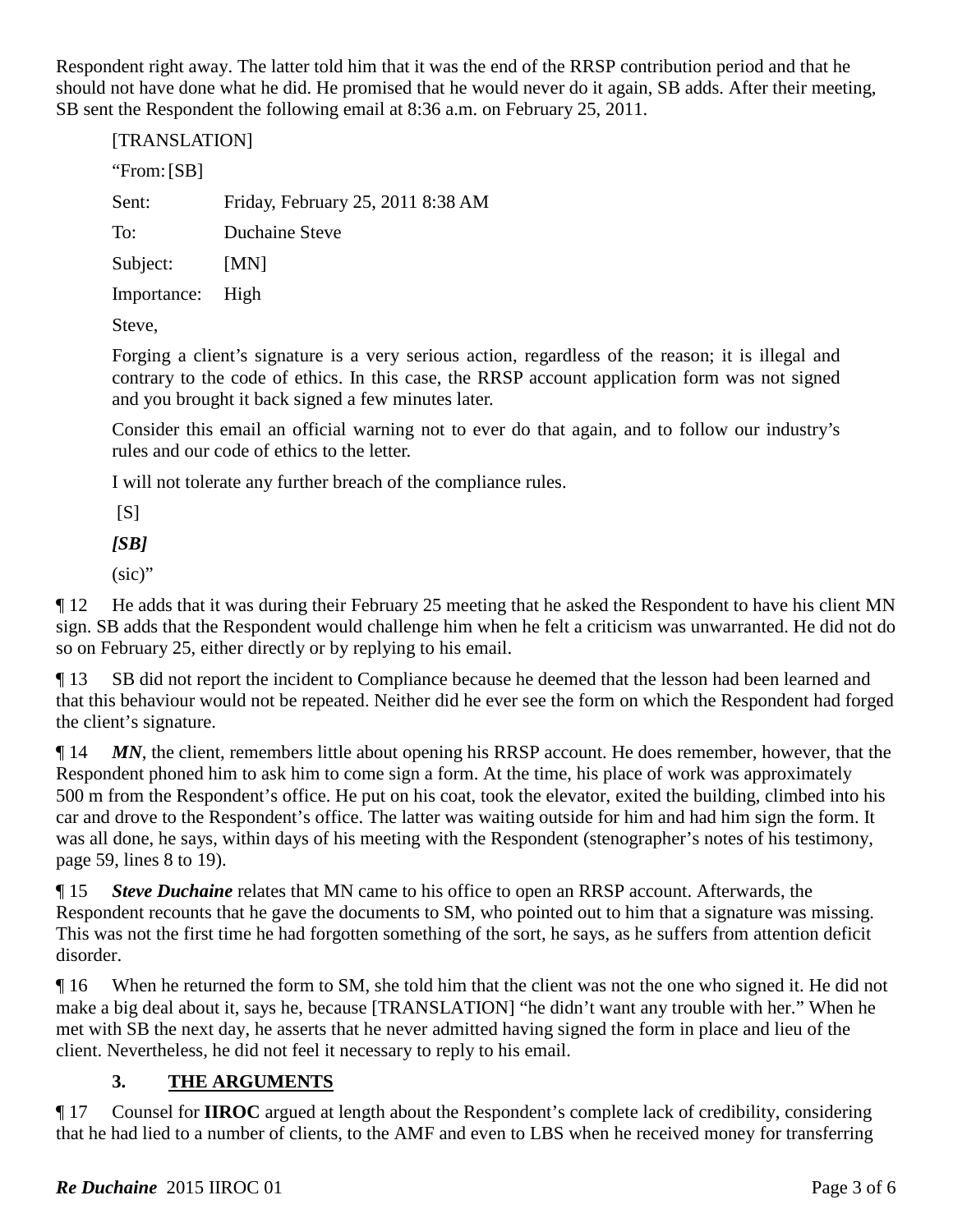his clientele. There is no reason not to give credence to the statements by SM and SB and the Hearing Panel should uphold count 5 against the Respondent.

¶ 18 Counsel for **the Respondent** emphasized that the Respondent had no reason to plead not guilty on count 5, having already pleaded guilty on the first four counts, unless he truly did not commit the alleged violation. She points out that the form filed in evidence is the one that, according to the testimony, was signed by MN. The Hearing Panel should wonder about the fact that the chief compliance officer at LBS, when interviewed by the IIROC investigator, mentioned that the form was the one the Respondent had signed, whereas the evidence shows - she repeats - that the signature on this form is in fact the client's. According to Counsel, the evidence is far from being sufficiently clear and convincing to justify a guilty verdict. She ends by saying that MN was not generally in Québec City on Fridays. He therefore did not sign the form on Friday the 25<sup>th</sup>, but on February 23<sup>rd</sup> or  $24^{\text{th}}$ .

¶ 19 In rebuttal, Counsel for IIROC argued that the assumptions raised by Counsel for the Respondent are not supported by the evidence, because the client MN never said that he was not in Québec City on February  $25<sup>th</sup>$ . Moreover, he did not know where he was on February  $23<sup>rd</sup>$  or  $24<sup>th</sup>$  either.

## **4. DECISION AND REASONS**

¶ 20 According to the proof by testimony, the form entered into evidence (Exhibit 63) was indeed signed by the client MN. There is no reason for our Hearing Panel to dismiss MN's testimony when he states that the Respondent called him to come in and sign the form.

¶ 21 But the issue here is not whether the form (Exhibit 63) is a fake. What must be decided is whether the evidence proves that on February 23, 2011, the Respondent attempted to forge Mr. MN's signature in order to complete an application form for a Retirement Savings Plan.

¶ 22 To begin with, let us keep in mind that the burden of proof that the prosecutor must establish is on a balance of probabilities, not beyond a reasonable doubt. Although allegations of disciplinary misconduct can entail severe consequences and hearing panels hold that the proof must be clear and convincing, the burden of proof remains that of a balance of probabilities taking into account the totality of the circumstances. On this subject, it is useful to reread what the Hearing Panel wrote in Gareau<sup>[1](#page-3-0)</sup>. In paragraph 4 of the decision, one reads the following:

"¶ 4 There is no dispute between the parties with respect to a burden of proof. IIROC must establish on a balance of probabilities that the elements of each count are established before this panel can conclude that there has been a contravention as alleged in the count. The degree of proof is the civil standard (on a balance of probabilities) and not the criminal standard (beyond a reasonable doubt). The courts have found that in disciplinary proceedings the tribunal must be reasonably satisfied that the alleged facts occurred and in making this finding must take into account the totality of the circumstances including the nature and consequences of the facts to be proved, the seriousness of an allegation made and the gravity of the consequences that will flow from a particular finding. The consequences of finding that a Registered Representative was in contravention of IIROC's by-laws, rules and regulations are potentially severe. Thus, it has been held that, "the degree of proof required must be nothing short of clear and convincing based upon cogent evidence which is accepted by the tribunal". (Re Boulieris (2004), 27 O.S.C.V. 1597, affirmed [2005] O.J. No. 1984 (Ont. Div. Ct.) »

(emphasis added)

¶ 23 After analysis of all of the evidence, our Hearing Panel reached the conclusion that there is clear and convincing proof that on February 23, the Respondent forged his client's signature on an application form for a retirement savings plan. The form was refused for this reason by the Respondent's assistant. The next day, after the branch manager had reprimanded the Respondent, the latter apparently telephoned his client, that day or the

 $\overline{a}$ 

<span id="page-3-0"></span><sup>&</sup>lt;sup>1</sup> Re Gareau 2011 IIROC 53;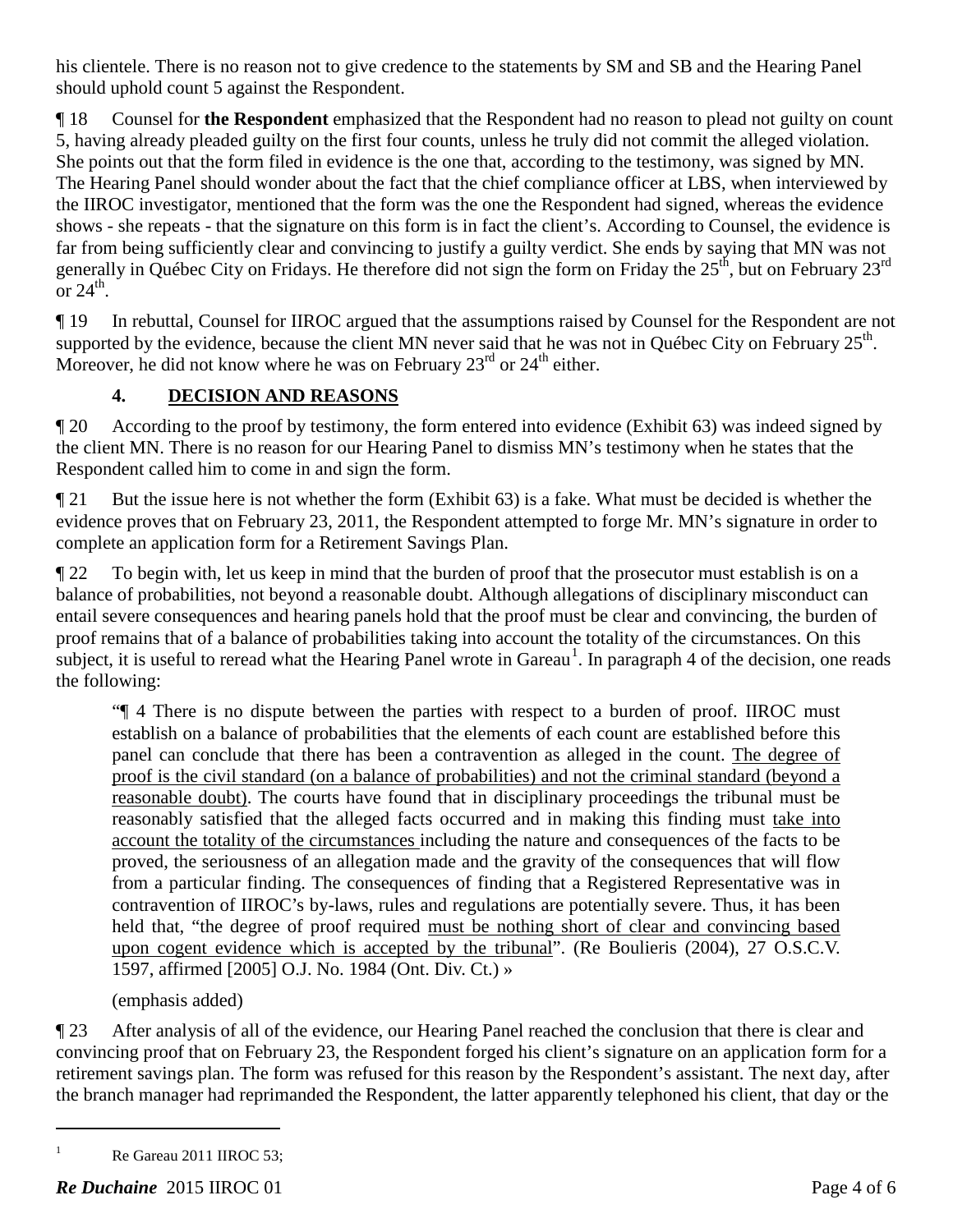next, to ask him to come in to sign the aforesaid form, which is moreover confirmed by the witness MN (stenographer's notes of his testimony, page 59, line 19).

¶ 24 As we have stressed, the proof by testimony has convinced us that the form (Exhibit 63) is indeed the one signed by the client himself. The form that the Respondent signed in his client's place was likely destroyed. Its destruction is unfortunate, but it does not alter our conclusion for the reasons set forth below.

¶ 25 First of all, there is the interest of the witnesses who testified. SM and SB have no interest in the outcome of this proceeding and, therefore, have no interest in distorting the truth. Obviously, the same cannot be said for the Respondent. If there was any reason to believe, for instance, that Ms. SM and the Respondent were at odds before or even after the alleged misconduct, one might believe that Ms. SM, in her testimony, might have some interest in blaming the Respondent. But, by the admission of both the Respondent and Ms. SM, that is not the case.

¶ 26 The same goes for SB. When the latter asserts that the Respondent admitted to him straight out that he tried to forge his client's signature and added that it would not happen again, to not believe him, our Hearing Panel would have to have some reason to doubt his testimony (opposing interest, enmity, vengeance, etc.). This is manifestly not the case.

¶ 27 Secondly, to appreciate the circumstances implies considering them in light of this notion that one might refer to as "the normal course of things".

¶ 28 What would the normal course of things be for a representative whose assistant refuses to accept a form on grounds that she claims that the client's signature is forged? The normal reaction of a representative would be to protest, that his assistant is mistaken, that the document is indeed signed by the client. Yet, what was the Respondent's reaction when Ms. SM refused to accept the form? No reaction, no protest. The Respondent went back to his office.

¶ 29 If, as the Respondent claims, he had taken the time to call his client to come to the office, and then wait at the building entrance to have the latter sign the document, it would have been normal to stress this to Ms. SM right away.

¶ 30 That nothing of the sort was said is easily explained by the fact that none of this could have occurred in such a short time (30 to 60 seconds in SM's estimation).

¶ 31 Regardless, the normal course of things would have been for the Respondent to provide Ms. SM with a plausible explanation, rather than retreat to his office without protest.

¶ 32 Similarly, what is the normal course of things when, the next day, the branch manager called the representative to his office and criticized him for having tried to forge his client's signature? If the form had indeed been signed by the client, the representative would have protested vigorously, even offered to contact the client for him.

¶ 33 Yet, according to the manager SB, the Respondent admitted having forged the client's signature and added that he would never do such a thing again. For his part, the Respondent has denied making such an admission. But then, how does one explain that he did not reply to the email (reproduced earlier) that his manager sent him just minutes after their meeting. What is the normal course of things for a representative unjustly accused by his branch manager? The answer is obvious.

¶ 34 It was up to the Respondent to explain his lack of response to the false accusations made by SM and SB. He did no such thing.

¶ 35 His denials at the hearing would be more believable if they had followed similar denials made to Ms. SM and Mr. SB at the time the allegations were made. To wait until the disciplinary hearing to do so seriously diminishes their scope.

¶ 36 In short, the Hearing Panel has the testimony of two individuals with no interest in the outcome of the proceeding, nor any reason to hold a grudge against the Respondent. They state that they reproached the latter for forging his client's signature. They also state that the Respondent did not object to their criticisms. On the